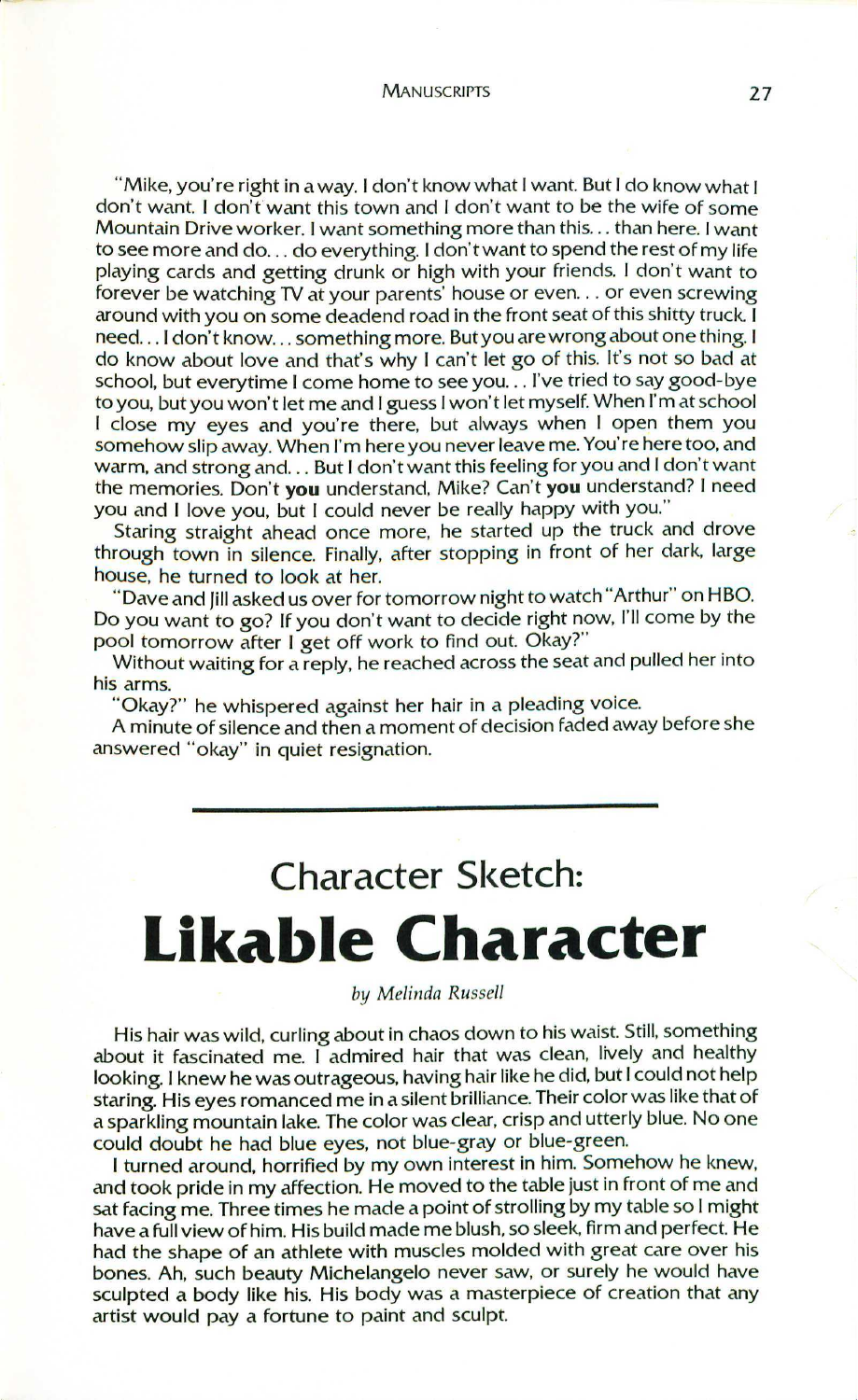My thoughts were transparent, I feared, so I quickly escaped to the next floor. He followed me. Even as I found a new seat in the business section, he sat down right across from me and winked. Frightened, I ran to the card catalogue and proceeded busily to search for books. He strutted up next to me. Justlike a rooster in a barnyard full of hens, he stood next to me modeling himself.

"Excuse me, but what are you doing?" I politely asked him.

"I want to make sure you've seen everything." He turned wiggling his butt to me.

"Oh, really!" I gasped, escaping once more to the table.

"Yes, it's a hundred percent real. I could detail its ingredients if you like." He followed, just grinning away.

"That's quite alright."

"Okay, then, what's in yours?" He was actually looking at my build. "Stop that!"

"That's not too hard. There's not much to look at, but it's quality, not quantity!"

"Oh, mother ... " I grabbed my books, walking away.

"Actually I don't see her much anymore. You're a student here, huh?" "No!"

"You've got to be. You've got the Catholic virgin walk." He was walking far enough behind me so he could watch me walk.

I stopped walking, totally frustrated by him.

"l'rn busy," I said, "I've got no time for you."

"That's alright, I don't take much time. You name the time and I'll float in."

"Oh. mother!" Iwent downstairs and proceeded to search the shelves for a book.

"We must stop meeting so openly. What would our fathers say?" He swung around from the end of the bookshelf and practically knocked me over. I dropped my books.

"Who are you?" I demanded.

"Mud to my parents, social rebel to history and a draft dodger to Johnson. To you, I could be just another phenomenon of the era to be researched. Interested?" He had incredible charisma

"Certainly not."

"Then do you like the usual pick-up lines? Or does the fact that I've got your wallet convince you?" He held up my change purse.

"Hey."

./

"Ssh... You dropped your books. You play cat now." He vanished into the row of bookshelves.

I picked up my books, set them down at the desk, then went looking for him. Before I realized what had happened, he had trapped me against a book corner.

"Oh!"

"Did you know I'm in love with you?"

"Say what? My wallet, give it to me."

He held it up, teasing me, then dropped it into his pants.

"Don't think that'll stop me."

"I got on no underwear. I'm poor." He grinned. I backed away as much as I could.

"You, you hippies are just trouble. You touch me and I'll scream," I threatened.

"Personally, I don't use categories and actually as long as you don't laugh, I